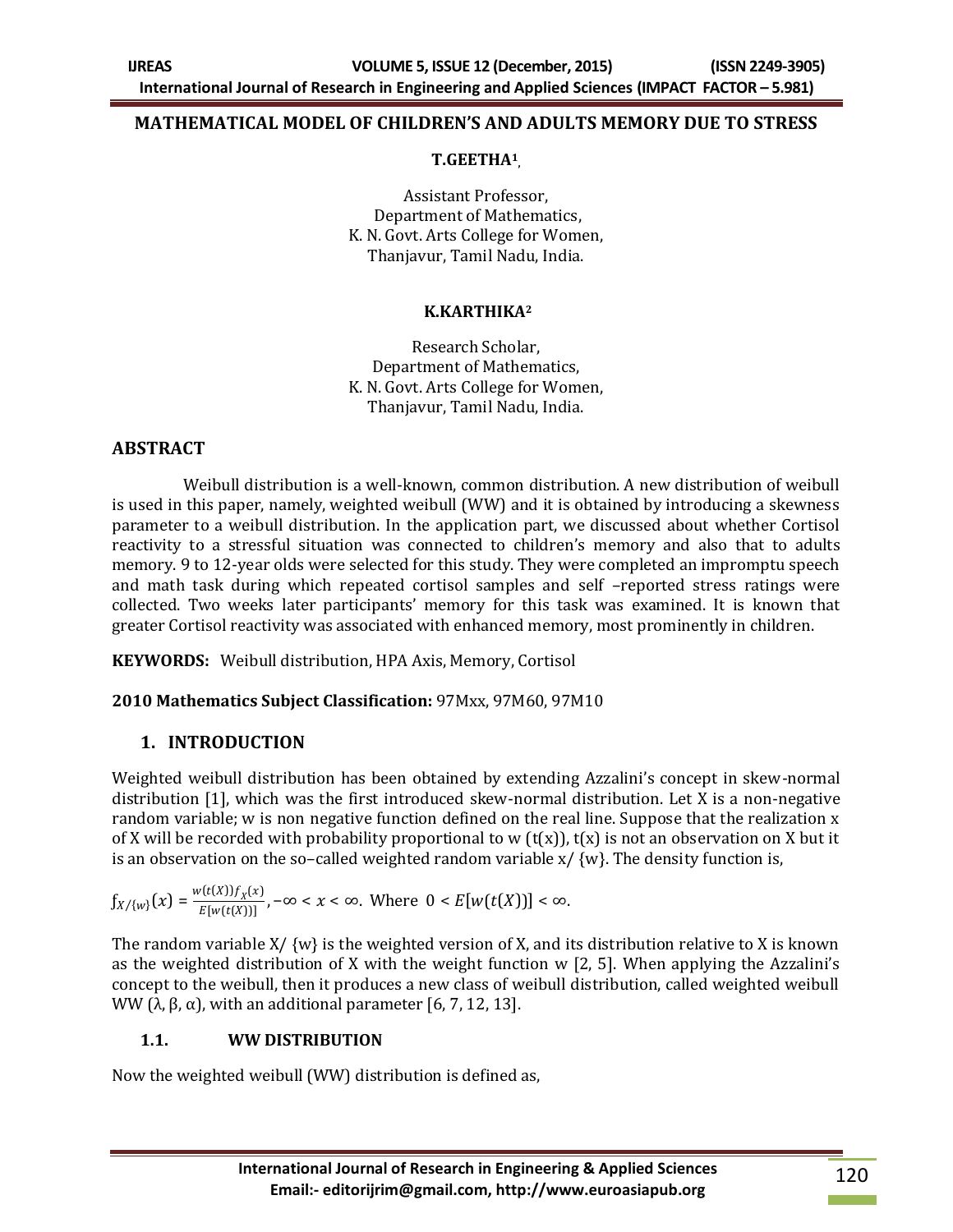$f_{X/\{\alpha\}}(x) = \frac{F_X(\alpha x) f_X(x)}{F[F(\alpha x)]}$ () , > 0. ----------------------------- (1).

With  $w(t(x)) = F(\alpha x)$ .

From (1), weighted weibull can be obtained as follows.

Let X be distributed according to weibull distribution with parameters  $λ$ ,  $β$ , the density function is,

ƒ , = <sup>−</sup>1 − ----------------------------------------- (2). The distribution function of , is  $F_{X/\{\lambda,\beta\}}(x) = 1 - e^{-\lambda x^{\beta}}$ .

Thus  $F_{X/\{\lambda,\beta\}}(\alpha x) = 1 - e^{-\lambda(\alpha x)^\beta},$ 

And, 
$$
E[F_{X/\{\lambda,\beta\}}(\alpha x)] = \frac{\alpha^{\beta}}{1+\alpha^{\beta}}
$$
.

Hence (1) implies,

$$
f_{X/\{\lambda,\beta,\alpha\}}(x)=\frac{\lambda\beta(1+\alpha^{\beta})x^{\beta-1}e^{-\lambda x^{\beta}}(1-e^{-\lambda(\alpha x)^{\beta}})}{\alpha^{\beta}}\ , x>0.\dots\dots\dots\dots\dots\dots\dots\dots \tag{3}.
$$

And  $\int_{X/\{\lambda,\beta,\alpha\}} (x) = 0$  otherwise.

Next, the distribution function, survival function, hazard function, reversed hazard function, for the WW (λ, β, α), distribution are given below,

The distribution function  $F_{WW}$  $λ$ ,  $β$ ,  $α$ <sub>)</sub> of WW ( $λ$ ,  $β$ ,  $α$ ) is

$$
FWW(\lambda, \beta, \alpha)(X) = \frac{1}{\alpha^{\beta}} \left[ \left( 1 + \alpha^{\beta} \right) \left( 1 - e^{-\lambda x^{\beta}} \right) + e^{-\lambda x^{\beta} (1 + \alpha^{\beta})} - 1 \right]
$$

The survival function  $FWW(\lambda, \beta, \alpha)(X)$  of WW (λ, β, α) is

$$
FWW(\lambda, \beta, \alpha)(X) = 1 - \frac{1}{\alpha^{\beta}} \left[ \left( 1 + \alpha^{\beta} \right) \left( 1 - e^{-\lambda x^{\beta}} \right) + e^{-\lambda x^{\beta} (1 + \alpha^{\beta})} - 1 \right]
$$

The hazard function  $h w w(\lambda, \beta, \alpha)$  of WW  $(\lambda, \beta, \alpha)$  is

$$
h\ ww(\lambda,\beta,\alpha)=\frac{(1+\alpha^{\beta})\lambda\beta x^{\beta-1}\exp(-\lambda x^{\beta})[\ 1-\exp(-\lambda(x\alpha)^{\beta})]}{[\ (1+\alpha^{\beta})\exp(-\lambda x^{\beta})-\exp(-\lambda x^{\beta}(1+\alpha^{\beta})\ )-a1+1\ ]}
$$

The reversed hazard function is  $rww(\lambda, \beta, \alpha)$  of WW (λ, β, α) is

$$
rww(\lambda, \beta, \alpha) = \frac{\left(1+\alpha^\beta\right)\lambda\beta x^{\beta-1} \exp\left(-\lambda x^\beta\right) \left[1-\exp\left(-\lambda (x\alpha)^\beta\right)\right]}{(1+\alpha^\beta)(1-\exp\left(-\lambda x^\beta\right)+\exp\left(-\lambda x^\beta\right)(1+\alpha^\beta)-1}
$$

Also, two special cases of WW distribution have been given below.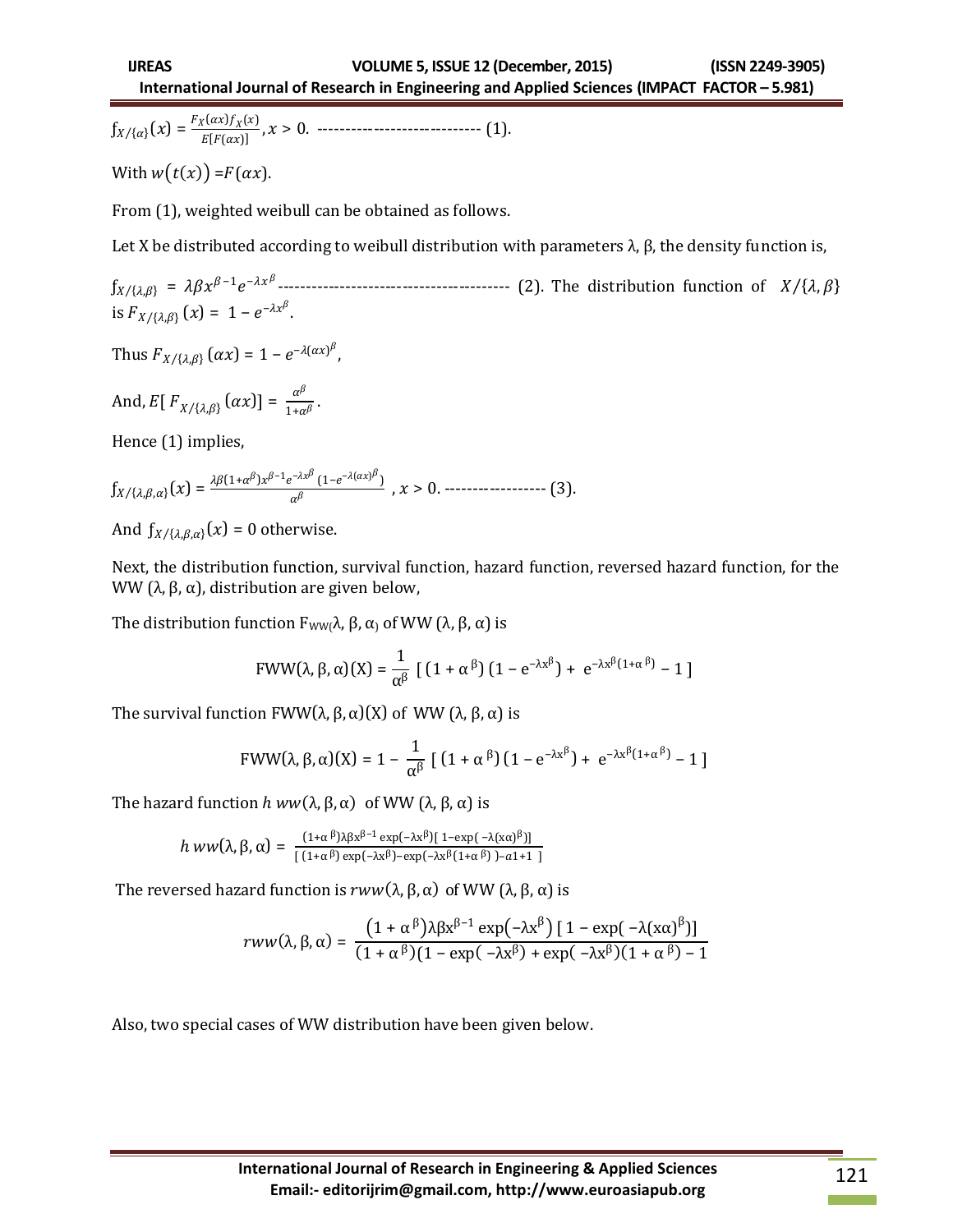#### **1.2. WEIGHTED EXTREME VALUE DISTRIBUTION**

Let random variable X has a Weibull distribution in (2), then the weighted probability density function of  $Y = -\beta \log(X \lambda^{1/\beta})$  is

$$
f Y/\{\beta, \alpha\}(y) = \frac{(1+\alpha^{\beta})}{\alpha^{\beta}} e^{-y} e^{-e^{-y}} (1 - e^{-\alpha^{\beta} e^{-y}})
$$
........(4)

This is known as weighted extreme value distribution.

### **1.3. THE WEIGHTED EXPONENTIAL DISTRIBUTION**

This distribution can be obtained following Gupta and Kundu [7] who introduced a new weighted exponential distribution but not fixed  $\lambda$ . Suppose  $\beta = 1$  in (2), then we get this distribution of the random variable  $Y/\{\lambda, \alpha\}$  as

 $f Y/\{\lambda, \alpha\}(y) = \lambda(1+\alpha) \exp(-\lambda y) (1 - \exp(-\lambda y \alpha)) / \alpha$  -------- (5) for y > 0. and  $f Y/\{\lambda, \alpha\}$ otherwise.

## **2. APPLICATION**

 The HPA axis is a key biological system respective to stress exposure.CRH releases when HPA axis activated, which stimulates ACTH from pituitary. ACTH binding on the adrenal cortex leads to the release of cortisol, the most important glucocorticoid in humans. In the key regions of brain relevant for emotional memory, including the hippocampus and amygdale where high concentrations of glucocorticoid receptors are found [3, 4]. In spatial and declaration memory and in the consolidation of information for transfer to long term memory, the hippocampus plays vital role. The amygdale is activated in case of personally silent events, including those that are threating or stressful. The associations between HPA axis activation and memory for emotional information have investigated in adults by large number of research. In this study, HPA axis activation is typically induced endogenously or pharmacologically before, during or after exposure to emotional information [11]. Findings reveal positive associations between HPA axis activation and memory. Greater cortisol responses to the speech task were associated with enhanced memory for trait words but not other words. The results suggest that the memory enhancing effects of HPA axis activation may be strongest when this content overlaps between the stress-inducing event and tobe-remembered information.

 Cortisol and memory in children have examined by very few studies. Although among the studies, children's memory was tested for the precise event that elicited the cortisol response in the first place [12]. Children's cortisol levels during invasive medical procedures were compared by two such studies. Also saliva samples from 3-to-7 years olds just after a medical test and on another day at the same time when children at home. Cortisol difference scores were unrelated to children's memory for the test, when memory was tested just afterward and a month later. Also saliva samples collected in chronically ill 3-to-18 year olds before and after undergoing treatment for leukaemia, children's memory memory for the treatment was examined a week later. Pre-to-post cortisol changes were unrelated to memory.

### **2.1. METHODS**

The sample included 28 children, 9-to12-year –olds &29 adults, 18-to23-year-olds. Both children & adults have ongoing experience in school increasing the comparable relevance of the TSST-M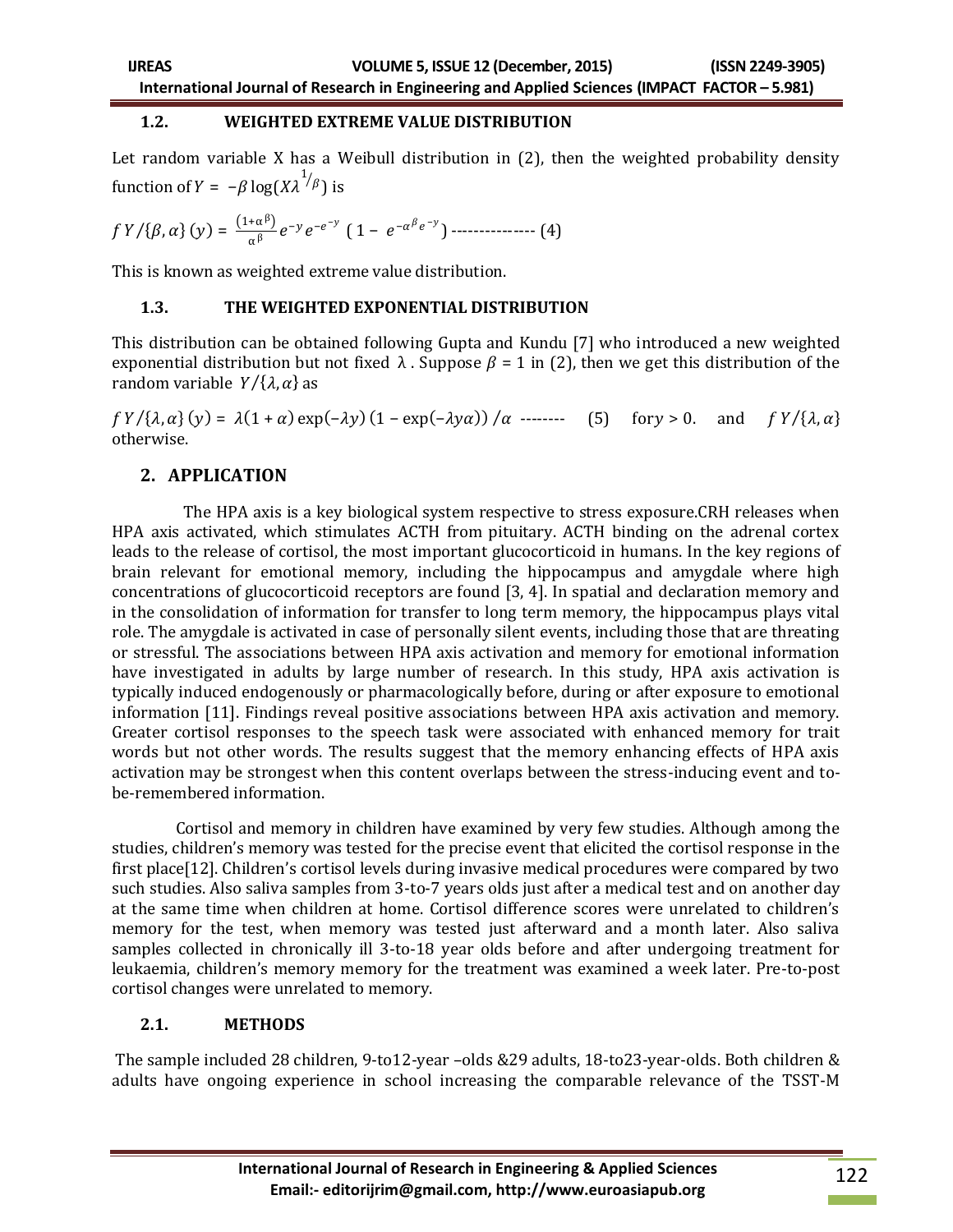instructions across age which requires participants imagine entering a new class room and introducing themselves.

#### **2.2. CORTISOL REACTIVITY TO THE TSST-M, AGE& MEMORY**

The links between cortisol trajectories to the TSST-M &memory were examined by main analyses &also evaluated whether these differed for children & adults [8, 9, 10]. Free recall was considered first significant interactions were observed between free-recall & the TSST-M cortisol trajectory. To interpret these, cortisol trajectories were plotted for individuals who reported more versus less correct information in free recall and for children separate plots were done. Overall, larger responses to TSST-M were associated with providing more correct information in free recall, with this pattern being more robust in children than adults. Later participants direct question accuracy was examined. This case also, larger cortisol responses associated in children. Similar associations were not uncovered among adults.



**FIGURE 1** Free-recall performance based on the trajectories of Cortisol across the TSST-M in children (a) and adults (b).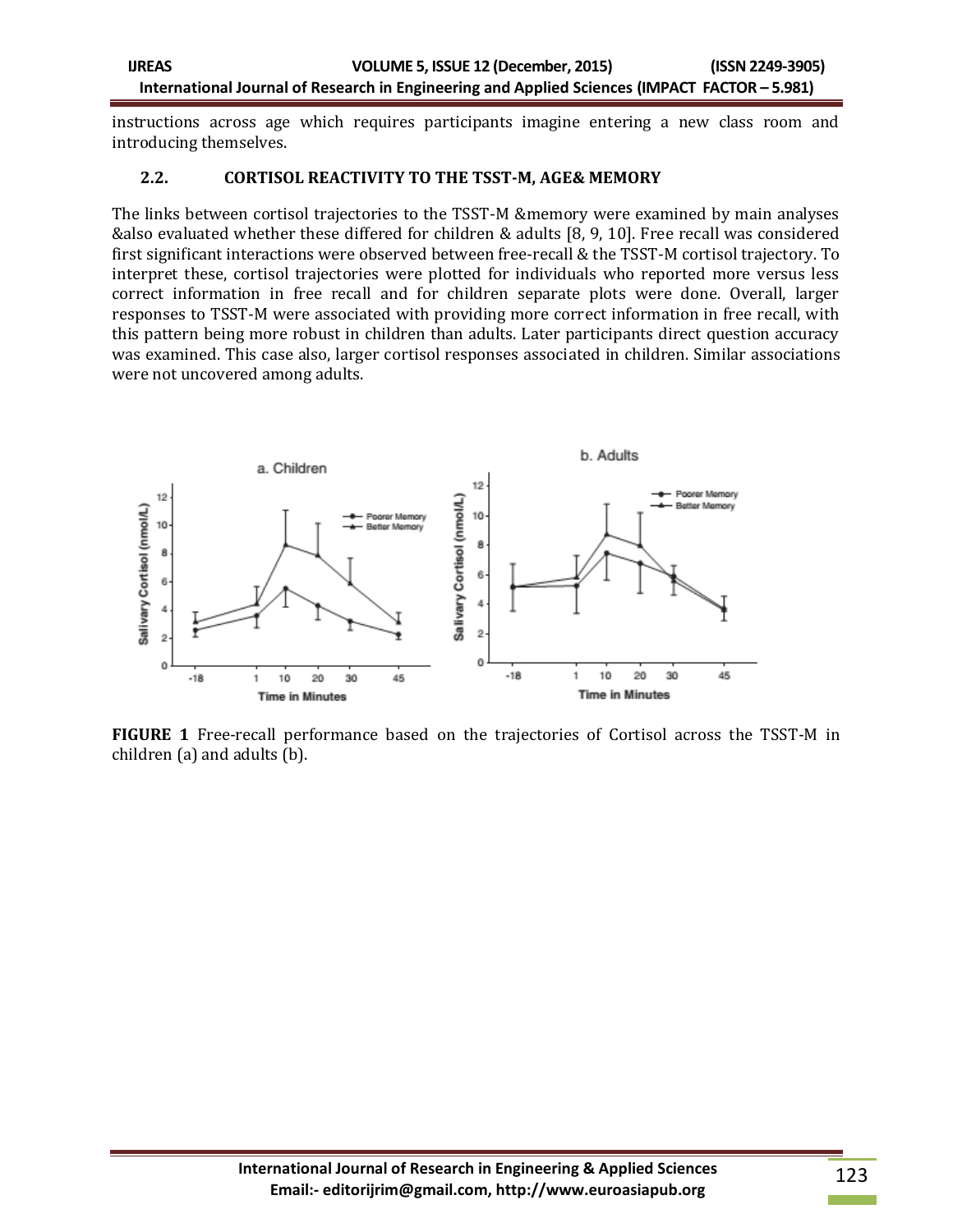# **3. MATHEMATICAL RESULTS**

Mathematical results of WW distribution is given below



Also, Mathematical results of weighted extreme value distribution and weighted exponential distribution also given as follows.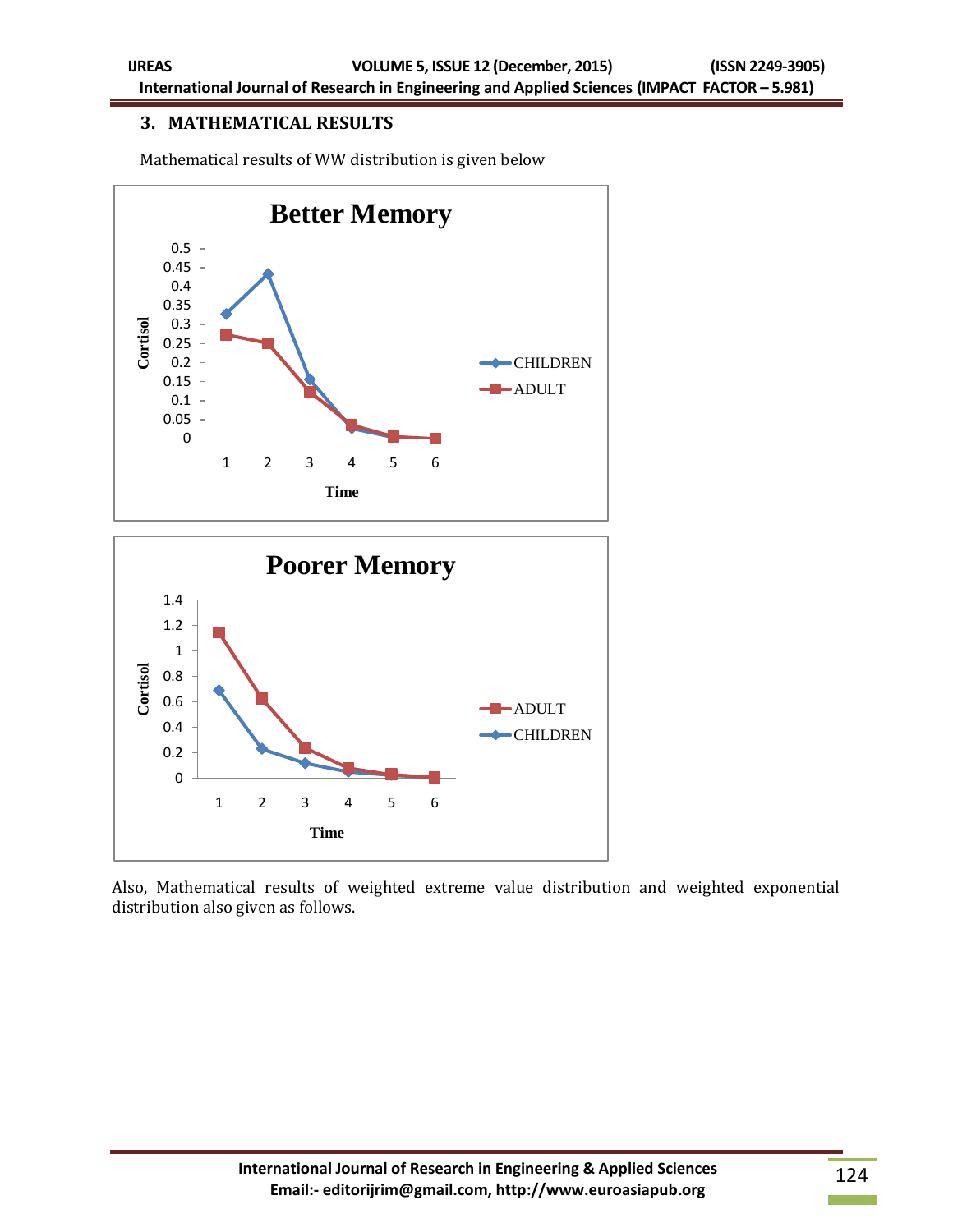

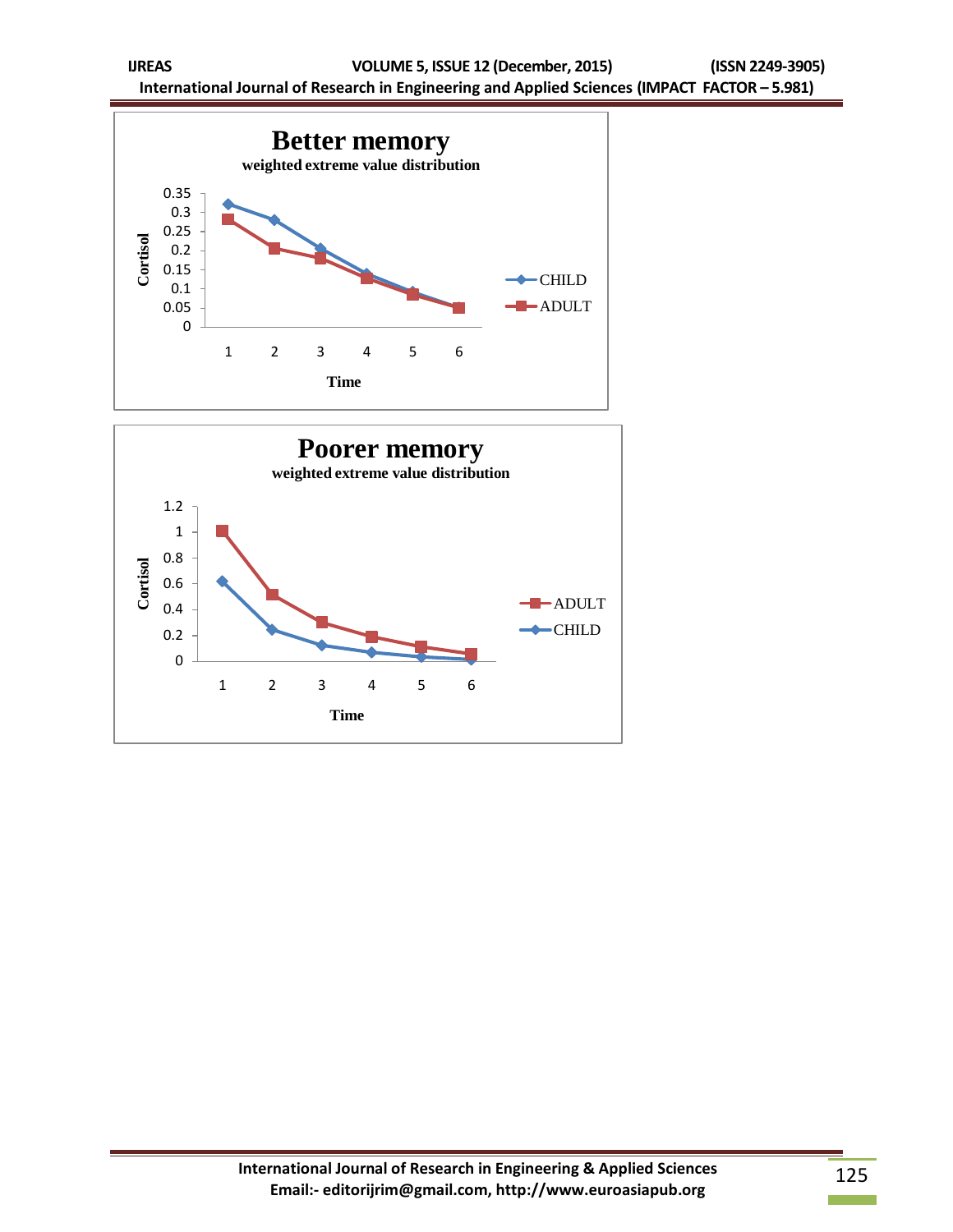



### **4. CONCLUSION**

 Greater Cortisol reactivity was associated with enhanced memory, most prominently in children. Self-reported stress was unrelated to memory. Findings reveal that an important mechanism underlying the association between emotion and memory in adults, namely activation of the hypothalamic pituitary adrenal axis, appears to operate similarly in late childhood. We found Mathematical results of WW distribution and also its special cases ,it is shown that children's had notably increased better memory than adults and adults had more poorer memory than children. Hence it is conclude that, in case of stress children had better memory than adults.

# **5. REFERENCES**

[1]. Azzalini, A. (1985). A class of distributions which includes the normal ones. Scandinavian Journal of Statistics, 12, 171-178.

[2]. Blumenthal, S. (1967). Proportional sampling in life-length studies. Technometrics, 9, 205-218.